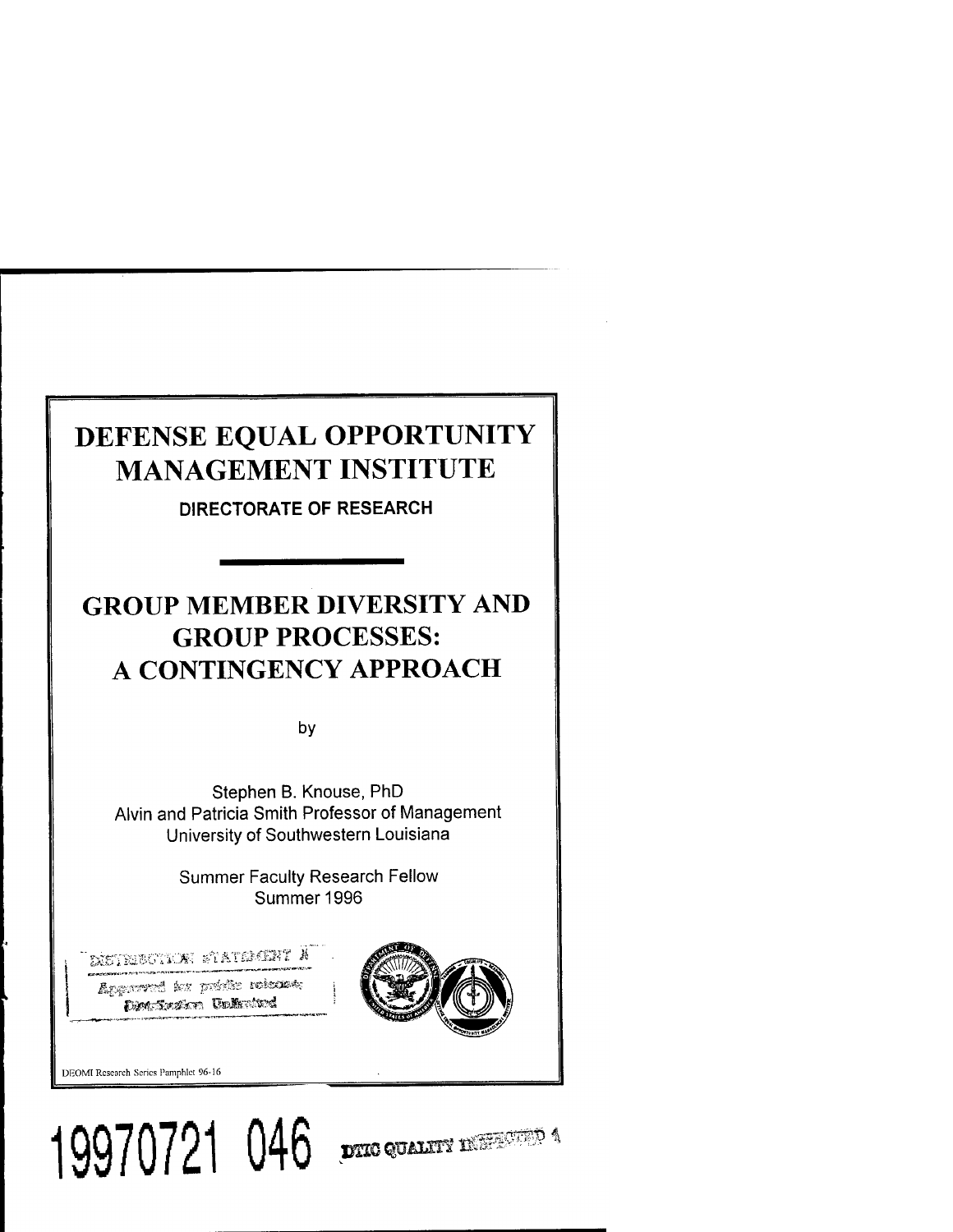| <b>REPORT DOCUMENTATION PAGE</b>                                                                                                                                                                                                                                                                                                                                                                                                                                                                                 |                                                             | Form Approved<br>OMB No. 0704-0188                         |                                                                         |                                         |
|------------------------------------------------------------------------------------------------------------------------------------------------------------------------------------------------------------------------------------------------------------------------------------------------------------------------------------------------------------------------------------------------------------------------------------------------------------------------------------------------------------------|-------------------------------------------------------------|------------------------------------------------------------|-------------------------------------------------------------------------|-----------------------------------------|
| Public reporting burden for this collection of information is estimated to average 1 hour per response, including the time for reviewing instructions, searching existing date sources,<br>gathering and maintaining the data nee                                                                                                                                                                                                                                                                                |                                                             |                                                            |                                                                         |                                         |
| 1. AGENCY USE ONLY (Leave blank)                                                                                                                                                                                                                                                                                                                                                                                                                                                                                 | 2. REPORT DATE<br>June 1997                                 | 3. REPORT TYPE AND DATES COVERED<br>Final: May-July 1996   |                                                                         |                                         |
| 4. TITLE AND SUBTITLE                                                                                                                                                                                                                                                                                                                                                                                                                                                                                            |                                                             |                                                            | 5. FUNDING NUMBERS                                                      |                                         |
| Group Member Diversity and Group Process: A Contingency Approach                                                                                                                                                                                                                                                                                                                                                                                                                                                 | Grant No:                                                   |                                                            |                                                                         |                                         |
| 6. AUTHORIS)                                                                                                                                                                                                                                                                                                                                                                                                                                                                                                     | N00014-94-0515                                              |                                                            |                                                                         |                                         |
| Stephen B. Knouse                                                                                                                                                                                                                                                                                                                                                                                                                                                                                                |                                                             |                                                            |                                                                         |                                         |
| 7. PERFORMING ORGANIZATION NAME(S) AND ADDRESS(ES)                                                                                                                                                                                                                                                                                                                                                                                                                                                               | <b>REPORT NUMBER</b>                                        | 8. PERFORMING ORGANIZATION                                 |                                                                         |                                         |
| Directorate of Research<br>Defense Equal Opportunity Management Institute<br>740 O'Malley Road MS9121<br>Patrick AFB, Florida 32925-3399                                                                                                                                                                                                                                                                                                                                                                         | RSP-96-16                                                   |                                                            |                                                                         |                                         |
| 9. SPONSORING / MONITORING AGENCY NAME(S) AND ADDRESS(ES)                                                                                                                                                                                                                                                                                                                                                                                                                                                        | 10. SPONSORING / MONITORING<br>AGENCY REPORT NUMBER         |                                                            |                                                                         |                                         |
| Office of Naval Research<br>800 N. Quincy Street<br>Alexandria, Virginia 22302                                                                                                                                                                                                                                                                                                                                                                                                                                   |                                                             |                                                            |                                                                         |                                         |
| 11. SUPPLEMENTARY NOTES                                                                                                                                                                                                                                                                                                                                                                                                                                                                                          |                                                             |                                                            |                                                                         |                                         |
|                                                                                                                                                                                                                                                                                                                                                                                                                                                                                                                  |                                                             |                                                            |                                                                         |                                         |
| 12a. DISTRIBUTION / AVAILABILITY STATEMENT                                                                                                                                                                                                                                                                                                                                                                                                                                                                       | 12b. DISTRIBUTION CODE                                      |                                                            |                                                                         |                                         |
| Approved for public release; distribution unlimited.                                                                                                                                                                                                                                                                                                                                                                                                                                                             |                                                             |                                                            |                                                                         |                                         |
| 13. ABSTRACT (Maximum 200 words)                                                                                                                                                                                                                                                                                                                                                                                                                                                                                 |                                                             |                                                            |                                                                         |                                         |
| This paper reviews the current research and theory on group diversity and group processes. It is argued that whereas<br>the diversity management literature largely advocates an organization-wide approach to diversity, researchers and<br>practitioners should instead approach diversity from a group process contingency approach. A model of diversity,<br>group processes, and moderator variables is presented. Finally, implications for diversity management and for future<br>research are discussed. |                                                             |                                                            |                                                                         |                                         |
|                                                                                                                                                                                                                                                                                                                                                                                                                                                                                                                  |                                                             |                                                            |                                                                         |                                         |
| 14. SUBJECT TERMS                                                                                                                                                                                                                                                                                                                                                                                                                                                                                                |                                                             | 15. NUMBER OF PAGES                                        |                                                                         |                                         |
| Equal opportunity, diversity issues, group processes, diversity management                                                                                                                                                                                                                                                                                                                                                                                                                                       |                                                             | 9<br>16. PRICE CODE                                        |                                                                         |                                         |
| 17. SECURITY CLASSIFICATION<br>OF REPORT<br>Unclassified                                                                                                                                                                                                                                                                                                                                                                                                                                                         | 18. SECURITY CLASSIFICATION<br>OF THIS PAGE<br>Unclassified | 19. SECURITY CLASSIFICATION<br>OF ABSTRACT<br>Unclassified |                                                                         | 20. LIMITATION OF ABSTRACT<br>Unlimited |
| NSN 7540-01-280-5500                                                                                                                                                                                                                                                                                                                                                                                                                                                                                             |                                                             |                                                            | Standard Form 298 (Rev. 2-89)<br>Prescribed by ANSI Std. Z39-18 298-102 | USAPPC V1.00                            |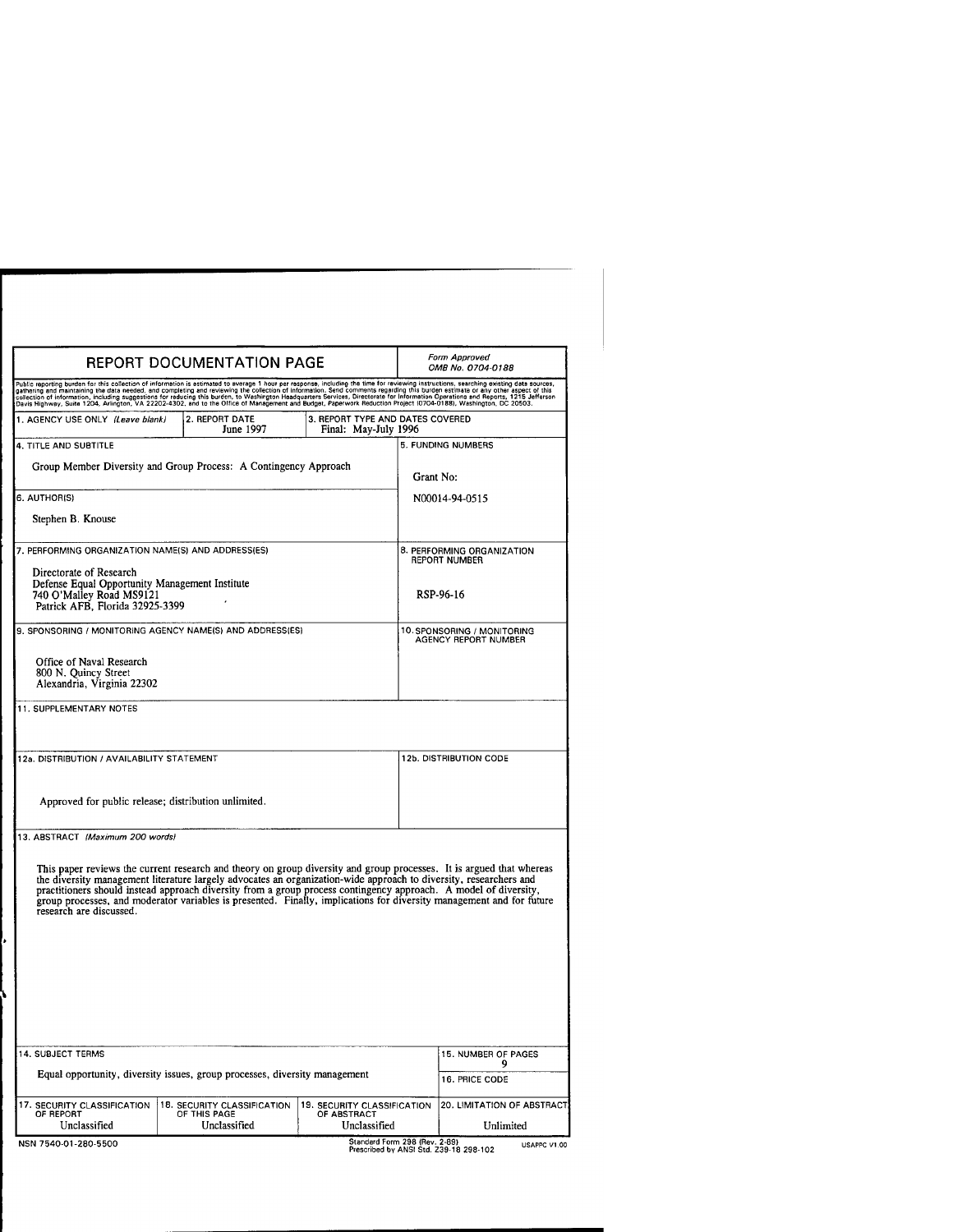## GROUP MEMBER DIVERSITY AND GROUP PROCESSES: A CONTINGENCY APPROACH

Stephen B. Knouse Alvin and Patricia Smith Professor of Management University of Southwestern Louisiana

## **Abstract**

This paper reviews the current research and theory on group diversity and group processes. It is argued that whereas the diversity management literature largely advocates an organization-wide approach to diversity, researchers and practitioners should instead approach diversity from a group process contingency approach. A model of diversity, group processes, and moderator variables is presented. Finally, implications for diversity management and for future research are discussed.

 $\mathcal{A}$ 

This paper reflects the views of the author and should not necessarily be construed to represent the official position of the Department of Defense or any of its agencies.

 $\sim$ 

 $\mathcal{L}$ 

 $\sim$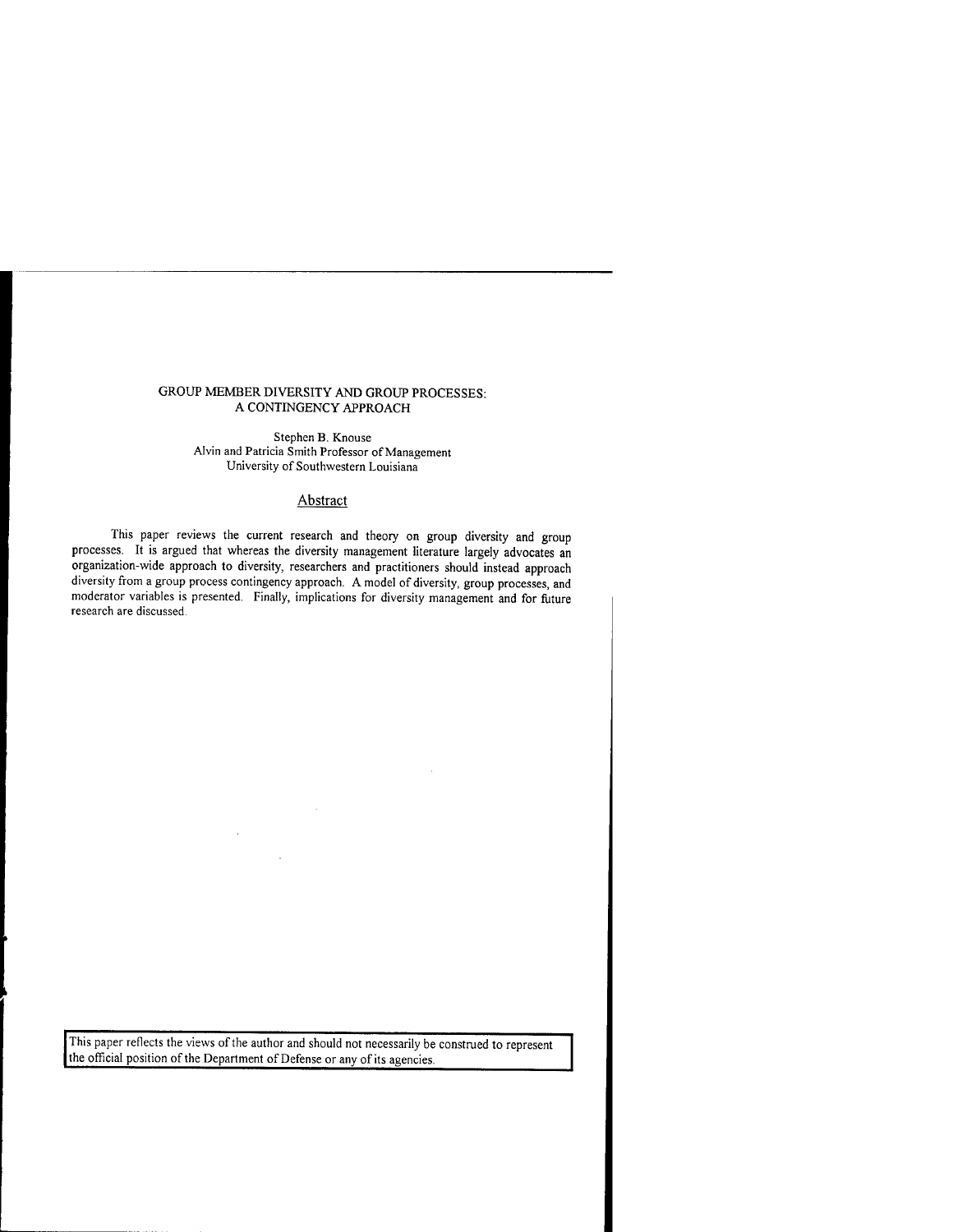## GROUP MEMBER DIVERSITY AND GROUP PROCESSES:<br>A CONTINGENCY APPROACH<sup>1</sup>

Diversity management is an important consideration in today's organizations. Diversity is usually defined as category or affiliation--"people who collectively share certain norms, values, and traditions that are different from those of other groups" (Cox, 1993, pp. 5-6). US West defines diversity more broadly as

a culture that promotes mutual respect, acceptance, teamwork and productivity among people who are diverse in work background, experience, education, age, gender, race, ethnic origin, physical abilities, religious belief, sexual affectional orientation and other perceived differences ... diversity mirrors the communities in which we work and the customers we serve (Caudron, 1992, p. 40).

A recent taxonomy of diversity differentiates observable attributes (e.g., race, ethnicity, gender) from less visible underlying attributes (e.g., education, ability, socioeconomic background, values) (Milliken & Martins, 1996).

Diversity management, however, has commonly focused upon an organization-wide level of analysis. Workforce diversity is thought to enhance customer awareness, bring greater perspectives on cost effectiveness, create a competitive edge, and produce better marketing strategy, resulting in greater market share and profitability (Cox, 1993; Gordon, 1995; Morrison, 1992).

## Diversity and Group Variables

There has been some emphasis on a group level of analysis (Milliken & Martens, 1996). It is argued here, however, that the group level is perhaps more important for understanding diversity effects than an organizational level. This is because much of the essential work in organizations is done in workforce groups: quality teams, staff groups, autonomous work groups, and project teams (Knouse & Chretien, 1996).

At the group level, diversity among members should theoretically at least lead to more variety in approaches, more creative and innovative ideas, and greater perspectives on problem solving (Cox, 1993; Morrison, 1992; Triandis, 1995). Moreover, quality of group decisions should increase because diverse members can introduce challenges and counterarguments to refine group decision making (Nemeth, 1986).

## **Types of Diversity**

Much of the diversity management literature lumps varying types of diversity together. Recent research is showing differing results based upon types of diversity. For example, members may react to visible differences (race, gender) differently than underlying attributes (e.g., ability) (Milliken & Martins, 1996).

 $\mathbf{I}$ 

<sup>&</sup>lt;sup>1</sup> This paper reflects the views of the author and should not necessarily be construed to represent the official position of the Department of Defense or any of its agencies.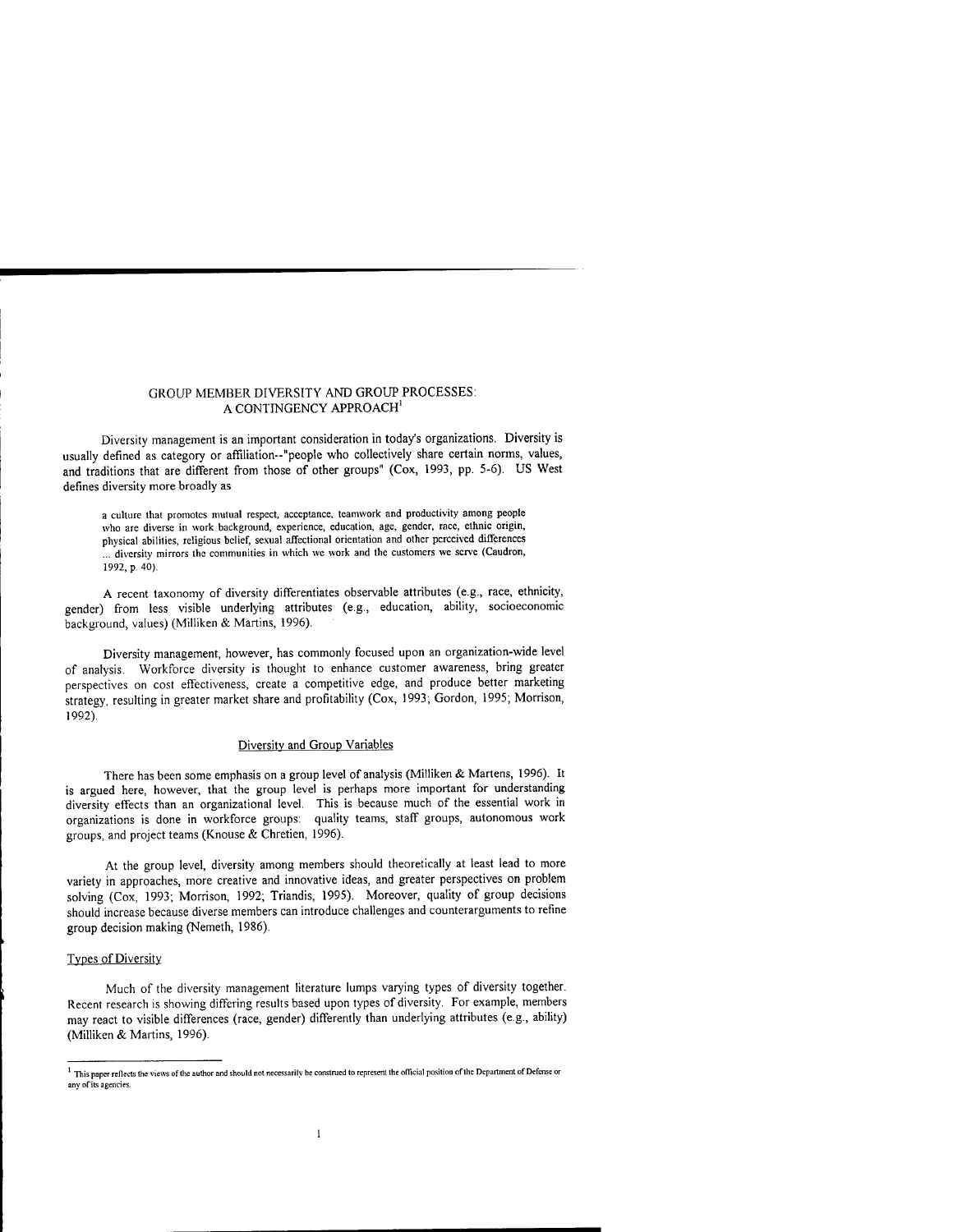One particular category of diversity with unique properties is disability. Group members may react to disabled members more strongly than any other type of diversity. Moreover, how the disabled member interacts with other members (e.g., quietly, benevolently, helplessly, hypersensitively) tends to influence how the others respond in turn (Stone & Colella, 1996). A recent study showed that work groups with disabled members registered more negative perceptions of cohesiveness and effectiveness than groups with any other diversity category (Knouse, 1996). Therefore, special team building efforts may be necessary for groups with disabled members to heighten awareness and understanding of the disability and the disabled members' contributions.

Another factor is percentage of types of diversity in the work group. Knouse (1996) working with military units found that there appeared to be an optimal level of diversity in the group ranging from 10-30%. Theoretically, the group dynamics literature has termed this the "psychological minority phenomenon" where the established majority feels comfortable with minority influence (Davis, 1980). Some have termed a 20% minority as the "critical mass" where groups suffer minimal disruption and conflict (Kanter, 1977). More recent thought, however, emphasizes the complexity of the situation in evaluating any optimal diversity level in groups; one must consider strength of stereotyping, group member competence, and status differentials within the group (Levine & Moreland, 1995).

## Diversity and Cohesiveness

Diverse members who feel psychologically attached to the group (more cohesive) should feel more comfortable about introducing new and different ideas (Milliken & Martins, 1996). At the same time, however, diversity can dampen group activity. In particular, diversity of members with their varied backgrounds can make the coalescing of these members into a cohesive team more difficult.

There are several theoretical explanations for this problem (Cox, 1993). First, diverse groups have less status congruence (i.e., members taking on expected roles). Instead, they are more likely to have status incongruence (e.g., women in leadership positions). Second, there is less perceived similarity among members upon which to build interpersonal attraction. A third explanation involves social comparison. Members have more difficulty establishing their identity with the group for purposes of making evaluations (i.e., comparisons with others) of their performance.

#### Diversity and Communication

An important factor in diversity and group performance is communication. Diversity theoretically introduces potential communication problems, such as greater difficulty in understanding among members, exclusion of some members from group interactions, and divergent communication styles (Larkey, 1996). Furthermore, members of diverse groups tend to communicate more formally and less often with each other (Milliken & Martens, 1996). Thus there may be less sharing of information important for group success.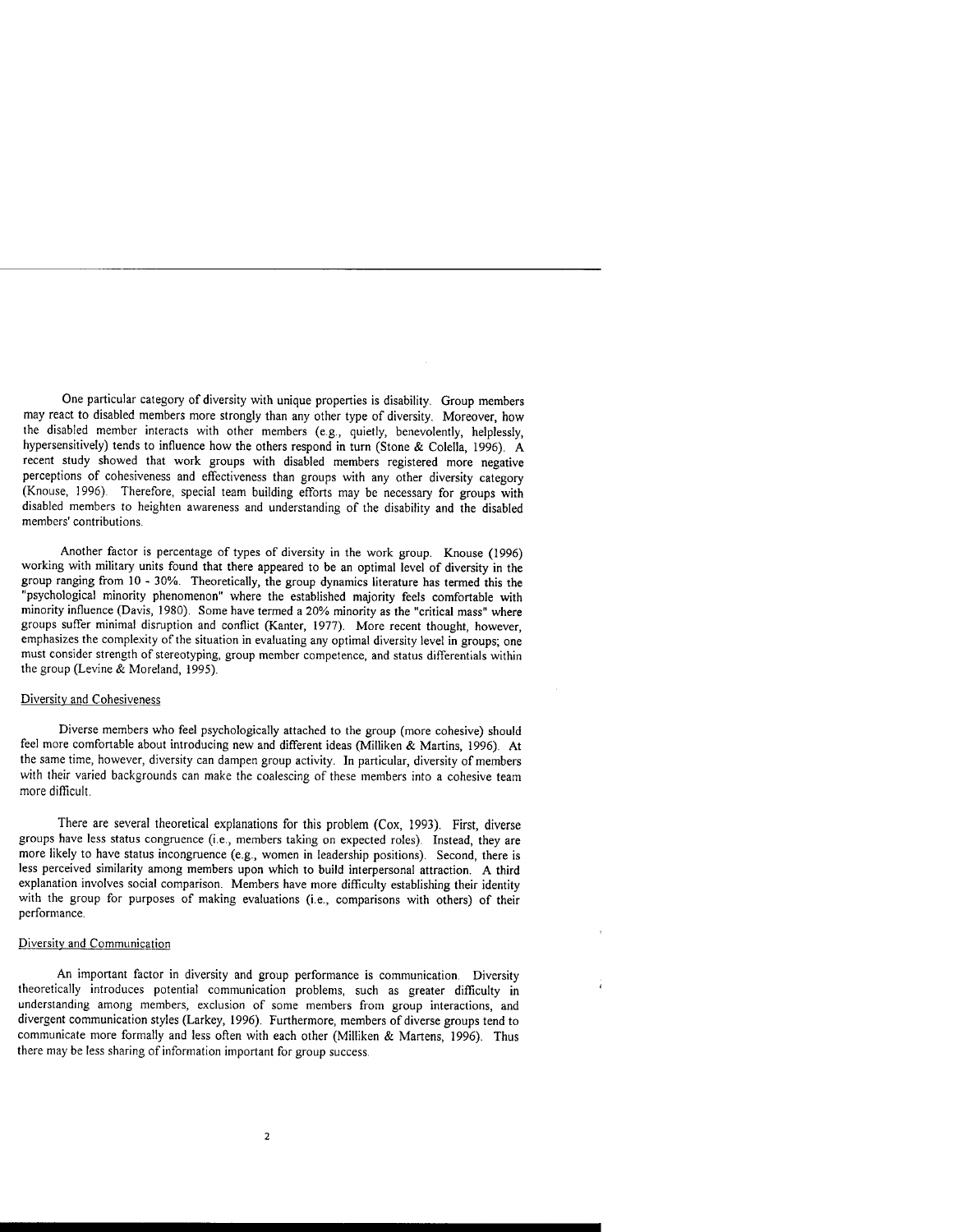#### Moderators of Diversity and Performance

Much of the diversity literature treats diversity and performance as monolithic factors that act fairly consistently regardless of organizational environment (Larkey, 1996). On the contrary, there are a number of variables that can moderate the effects of diversity in groups.

Climate of the Organization. The diversity management literature emphasizes organizational climate (i.e., corporate attitude toward differences and discrimination) as a primary factor in diversity (Cox, 1993). It is argued here that organizational climate also sets the stage for diversity effects in groups. The organizational environment for tolerance of diversity differences and for support of diversity will in part influence the tendency of members to interact actively in groups.

Intraeroup Roles. Intragroup roles may be significant. Large power differentials in roles (e.g., a powerful group leader) can deflate the influence of minority communication in the group (Levine & Moreland, 1995). The prevalence of status congruence as opposed to incongruence can be important. If group members are diverse but fulfill roles meeting each others' expectations, cohesion may not be adversely affected. For example, if women take nurturing roles, or minorities take the role of interpreter of minority views (e.g., minority customer needs), role conflict may not develop. If, however, women actively strive for leadership roles and white males try to interpret minority needs, conflicts over perspectives may develop, detracting from cohesion.

Time Frame. The time frame for the work may also be significant. An interesting longitudinal study of the activity of diverse groups found that heterogeneous groups (racial and ethnic mix) were less effective than homogeneous groups for the first 17 weeks of work. After 17 weeks, however, the heterogeneous groups were better at some aspects of task performance, such as problem perspectives and range of possible solutions (Watson, Kumar, & Michaelsen, 1993). One speculation is that cohesion, and hence interaction styles, took longer to develop in the diverse groups.

Task Requirements. Another factor is task requirements. In part, the type of work dictates the direction the group will take. Conjunctive tasks (Steiner, 1972) requiring interdependent interaction will require more of the expanse of perspectives supplied by diverse group members. On the other hand, additive tasks, where group members can work independently of each other, may not benefit from the advantages of diversity. Therefore, conjunctive tasks may require more group cohesiveness than additive tasks.

Routinization may also play a role. Routine group tasks, such as standardized inspection of materials or filling out reports, may require little communication interaction as the procedures are usually established with little discretion required. Group members can perform their roles relatively independently. New tasks, such as problem solving--particularly for quality problems-require individuals to work closely together. Hence, routine work may require little group cohesiveness, while successful group problem solving may require a high degree of cohesiveness and extensive communication interaction in order to bring out new and unique information.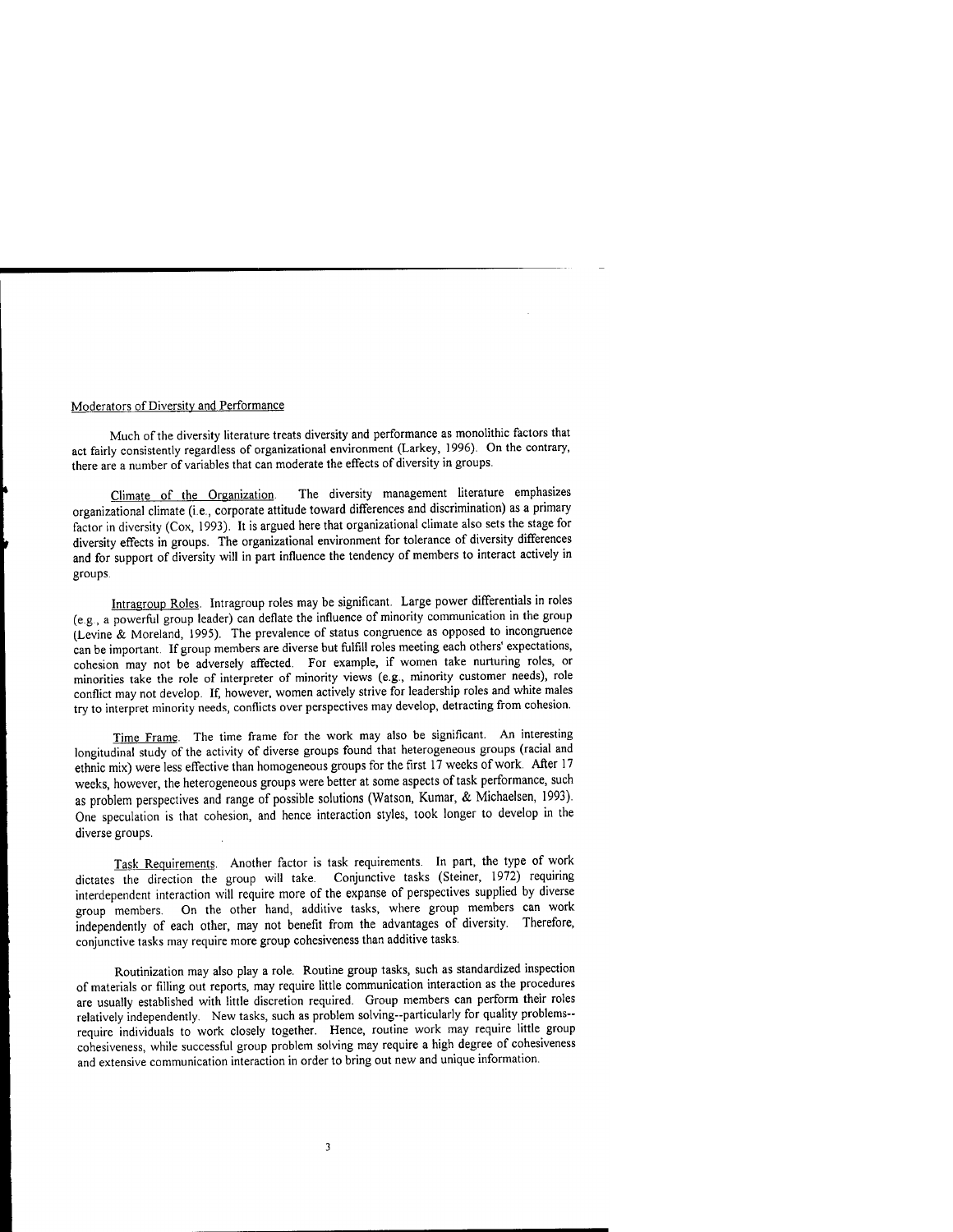Work that generates competition can also be a factor. Competitive tasks strengthen the emphasis on diversity category perceptions and create coalitions along gender and ethnicity lines, while cooperative tasks tend to bring the group together (Larkey, 1996).

## Model of Diversity and Group Variables

Based upon the previously mentioned relationships, the following model of the influence of diversity upon group activity is presented in Figure 1.

| Diversity                     | $\Rightarrow$ | Cohesion     | $\Rightarrow$ | Communication | $\rightarrow$ | Performance |  |  |
|-------------------------------|---------------|--------------|---------------|---------------|---------------|-------------|--|--|
| o Type                        | ↑             |              |               |               | ↑             |             |  |  |
| o Percent                     | ↑             |              |               |               | ↑             |             |  |  |
| Organizational                |               | Task         |               |               |               |             |  |  |
| Climate                       |               | Requirements |               |               |               |             |  |  |
| Intragroup Roles              |               |              | o Type        |               |               |             |  |  |
| Work Time Frame               |               |              |               | o Routinized  |               |             |  |  |
|                               |               |              | o Competitive |               |               |             |  |  |
|                               |               |              |               |               |               |             |  |  |
| Diversity and Group Processes |               |              |               |               |               |             |  |  |
| Figure 1                      |               |              |               |               |               |             |  |  |

#### **Discussion**

### Implications of the Model for Team Building

As with the group relationships of diversity and effectiveness, the diversity management literature mostly advocates universal team building activities, regardless of the situation (e.g., Gardenswartz & Rowe, 1993). The model presented here indicates that differing types of diversity team building are required by differing situations.

One implication of the model is that there is an inherent conflict between the congruence of intragroup roles and the effectiveness of diversity for group problem solving. If the roles are congruent (i.e., women and minorities take "appropriate" or stereotypical roles), group cohesion building can proceed with little initial conflict, but the essential advantage of diversity for the group (i.e., women and minorities offering varied and unique perspectives) will be lost. Therefore, if problem solving is a primary task consideration, cohesion team building should emphasize group members taking on nontraditional roles in order to communicate unique perspectives. The upshot is that cohesion building must proceed slowly.

Another implication is that the appropriate team building activities depend upon the type of task the group is taking on. Routinized tasks may require little cohesiveness and intermember communication. Therefore cohesion building is less important for the group. On the other hand, problem solving tasks may require group cohesion for members to feel comfortable enough for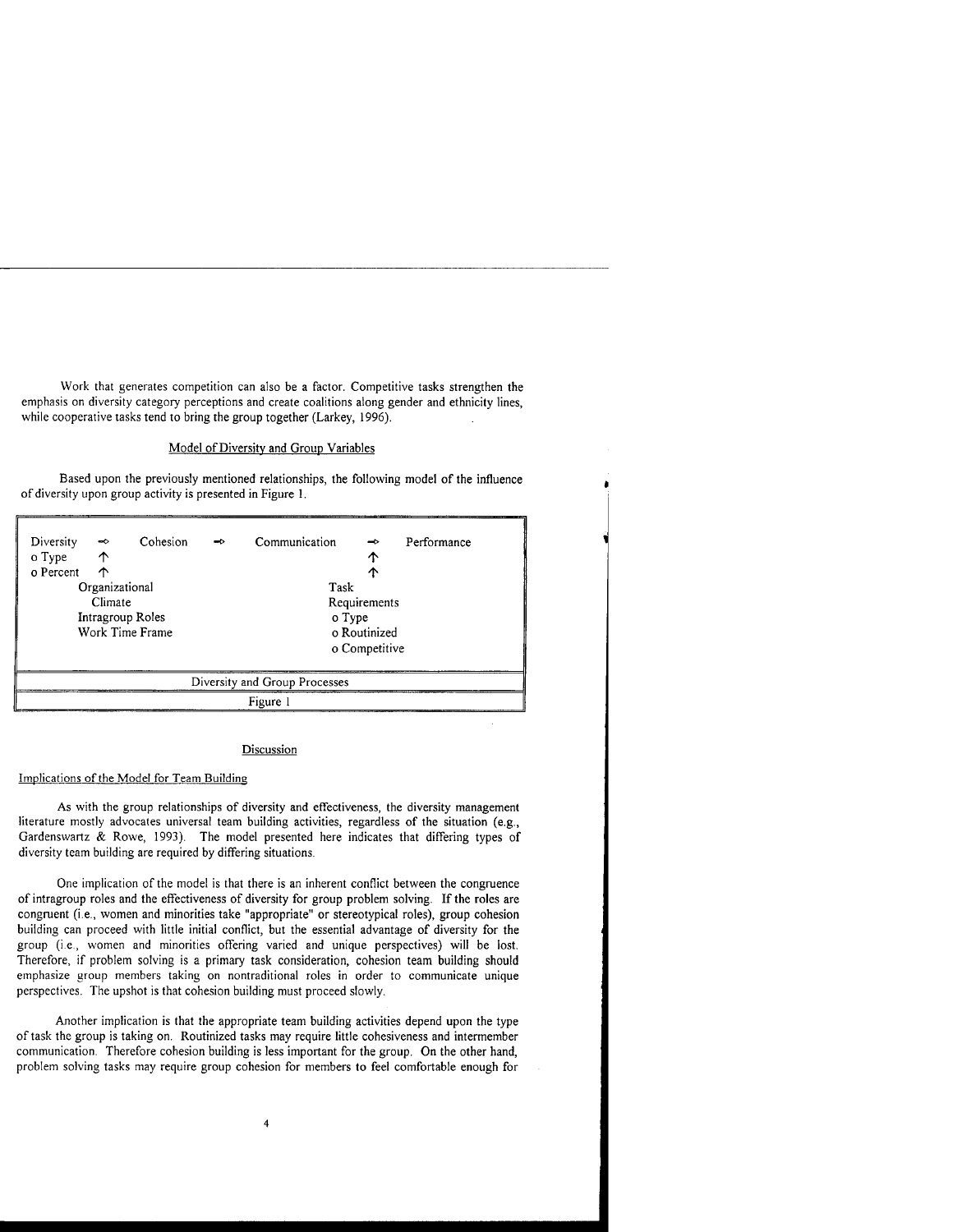different individuals to contribute unique ideas. Therefore, problem solving teams may require extensive team building in terms of cohesion and communication enhancement.

### The Role of Cohesion in Improving Performance

Group cohesion and performance tend to be associated in the group dynamics literature as jointly preferable states (Mullen & Cooper, 1994). It can be argued here that this is not always an ideal case, particularly in terms of group member diversity. Strong cohesion can lead to pressure to conform (the extreme case is, of course, groupthink; Janus, 1982), which can detract from the advantages of having diverse members (such as introducing unique perspectives and ideas). Moreover, pressure to conform can emphasize the standards of the group majority (e.g., white males) leading to a divergence of communication interaction away from minority members (Larkey, 1996).

Therefore, a lack of cohesion, at least in terms of conformance to norms, may be desirable in diverse groups working on some types of tasks, such as problem solving tasks. Furthermore, some groups, such as quality teams, may be purposely set up on an *ad hoc* basis to solve a particular quality problem and be disbanded once the solution is implemented. For these groups extensive interpersonal cohesion building efforts may be counterproductive.

The question then becomes how can diverse groups perform well in the absence of strong interpersonal cohesiveness? The answer may lie in the concept of task cohesion rather than interpersonal cohesion. Task cohesion is defined as the group members valuing the group because they have the opportunity to work competently on tasks with effective coworkers (Bernthal & Insko, 1993). In essence, task cohesion is the group members' attraction to the group task (Zaccaro, 1991). Indeed, task cohesion is enhanced in groups with individuals of different skills and backgrounds who can make unique contributions to group problem solving (Bernthal & Insko, 1993). Group member diversity and task cohesion thus appear to go hand in hand.

A recent study showed that high task cohesive groups communicated more efficiently and faster, exchanged more information, and were better coordinated than low task cohesive groups (Zaccaro, 1995). In terms of the present model in Figure 1, task cohesion may enhance some aspects of communication, which in turn would translate into better group performance.

One possible means of producing task cohesion is goal setting (Fandt, Richardson, & Conner, 1990). Recent research shows that group goal processes are a more immediate determinant of group performance under varying task levels than interpersonal cohesion (Klein & Mulvey, 1995). In fact, group commitment to commonly held goals may be a basis for building greater cohesion in otherwise disparate groups. Interdependent goals among group members may also be effective (Campion, Papper, & Medsker, 1996), as well as group goals facilitating individual goals (Zaccaro, 1995).

Another factor in task cohesion is unique group procedures (Bernthal & Insko, 1993). Traditional problem resolution techniques may have to be modified. One example is consensus, which generally lends itself well to a cohesive group environment. The traditional type of consensus, where all members agree on the solution, may have to be revised, however, since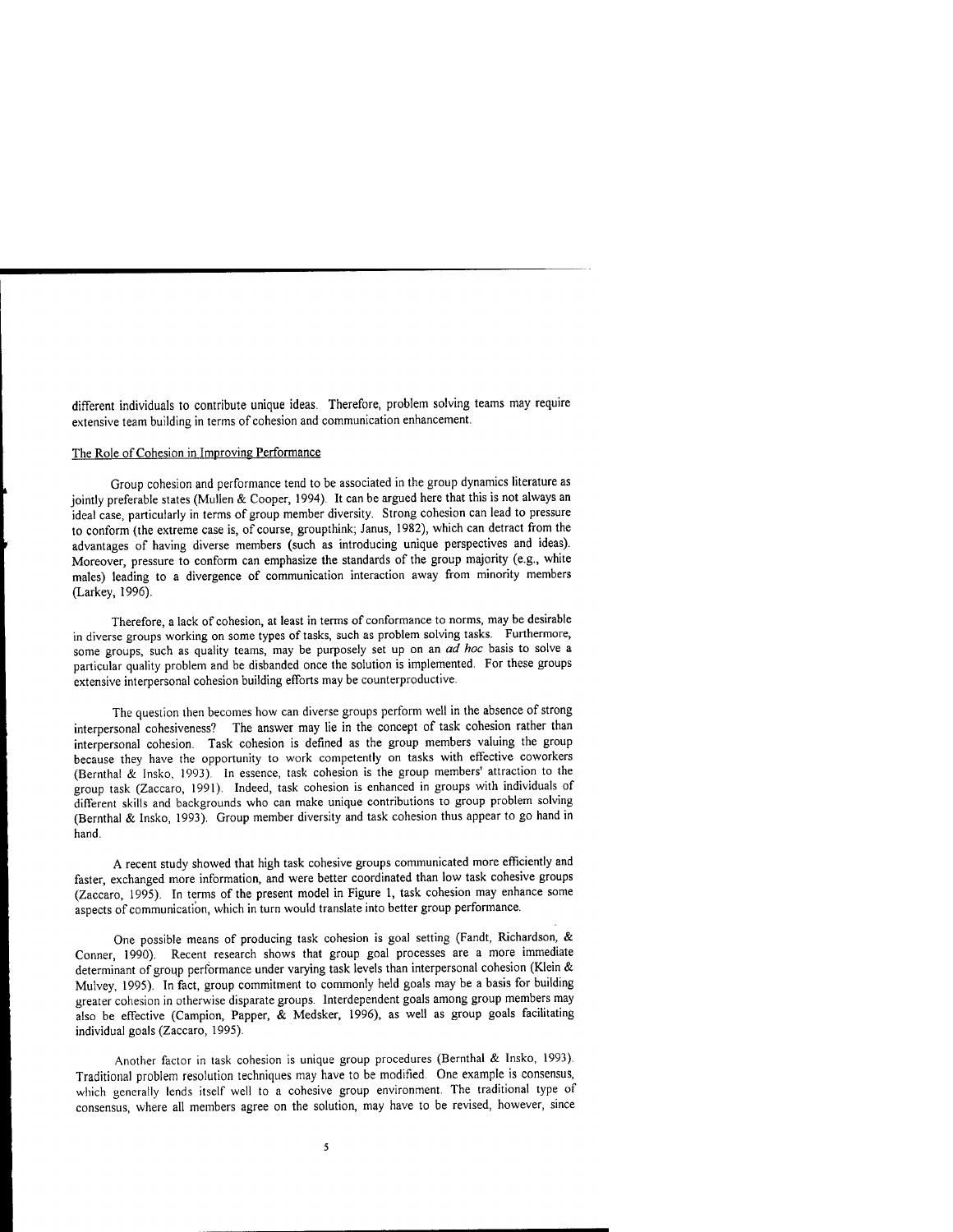strong agreement may be impossible to achieve in a diverse group. Therefore, consensus may have to be redefined for diverse groups as all members can "live with" the decision, rather than everyone must embrace the decision. Moreover, calling a vote on alternative solutions can magnify differences of opinion and thus polarize members and should be avoided (Gardenswartz &Rowe, 1993).

#### Future Research

Diversity is becoming increasingly more broadly defined, including observable, invisible, and even expected characteristics (Milliken & Martens, 1996). Perhaps the time has come for developing taxonomies of diversity to guide research. In particular, with the Americans With Disabilities Act of 1990, the special needs and influence of disabled members should be examined in group research.

It has been argued above that at least in some situations strong interpersonal cohesiveness may be counterproductive. Research should examine the processes and performance of diverse groups under high and low social and task cohesiveness for various moderator variables, such as time frame and task requirements.

Communication may well be a primary process for understanding how diverse groups operate. Models, such as Larkey's (1996), map out variables of interest, such as the influence of organizational climate, group member cognitions, and communication styles upon understanding, communication patterns, and communication networks. In addition, effective communication of feedback to group members on ideas can build symbiotic interactions and thus increase the variety of information individuals contribute during problem solving (Gardenswartz & Rowe, 1993).

The type of task appears to be a crucial moderating factor in the influence of diversity on group performance. Focusing on task requirements in researching team development and in evaluating team performance would seem to be a primary concern.

Finally, there should be more longitudinal studies of the Watson et al. (1993) type. Cohesion appears to develop differently in diverse groups in comparison with homogeneous groups. In addition, group processes, such as interpersonal communication, appear to evolve somewhat differently. Research needs to examine how these processes operate over time.

#### **Conclusion**

Many of the current models of diversity in organizations take a monolithic organizationwide approach. It is argued here that diversity research and application need to take a more micro-oriented, contingency approach. The group level should be the focal point for studying how various types of diversity interact with group process and task variables in influencing work performance.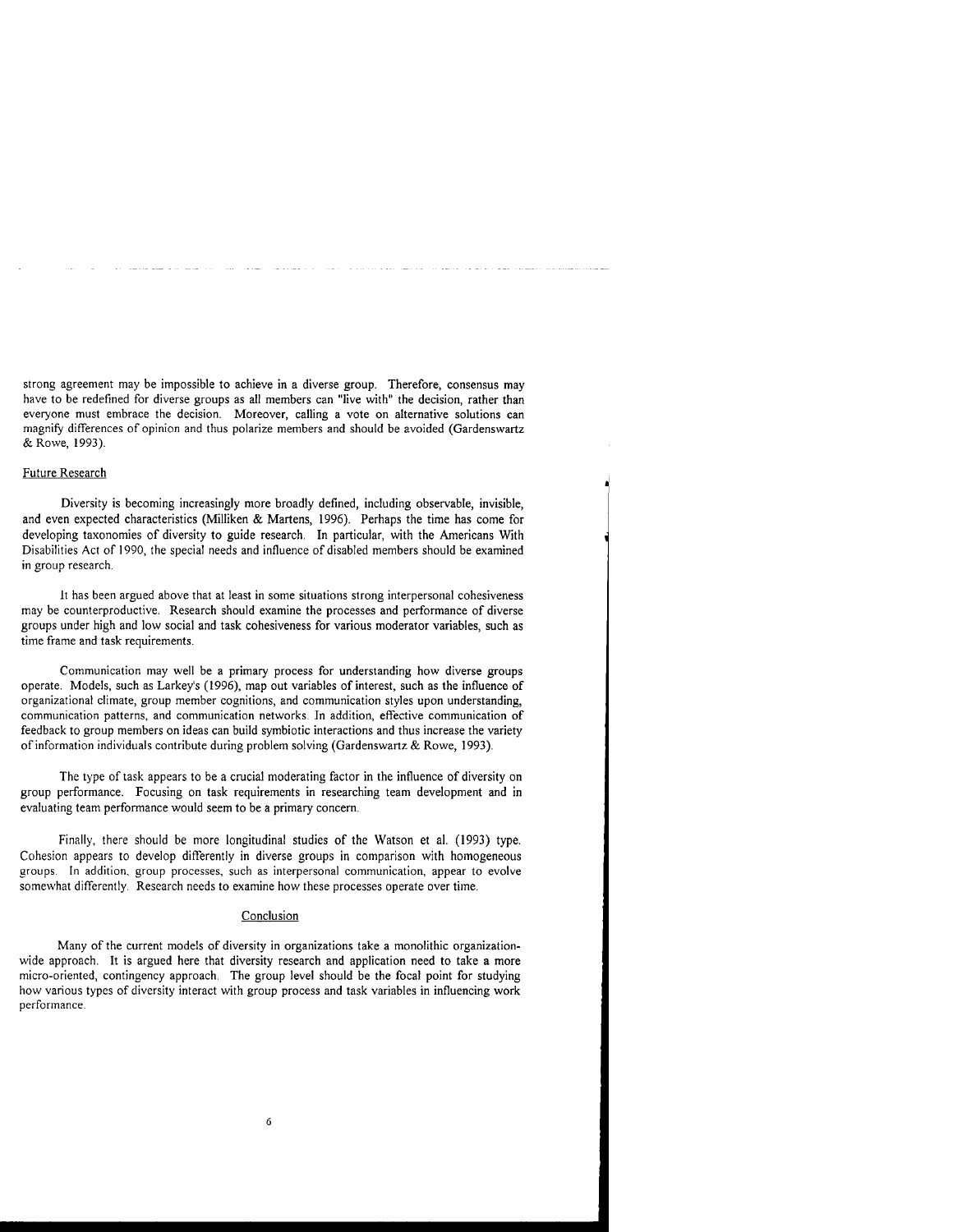## References

- Bernthal, P. R., & Insko, C. A. (1993). Cohesiveness without groupthink: The interactive effects of social and task cohesion. *Group and Organization Management, 18,* 66-87.
- Campion, M. A., Papper, E. M., & Medsker, G. J. (1996). Relations between work team characteristics and effectiveness. *Personnel Psychology, 49,* 429-452.
- Caudron, S. (1992). US West finds strength in diversity. *Personnel Journal, 71(3),* 40-44.
- Cox, T. (1993). *Cultural diversity in organizations: Theory, research, andpractice.* San Francisco: Berrett-Koehler.
- Davis, L. (1980). When the majority is in the psychological minority. *Group Psychotherapy, Psychodrama, and Sociometry, 33,* 179-184.
- Fandt, P. M., Richardson, W. D., & Conner, H. M. (1990). The impact of goal setting on a team simulation experience. *Simulation and Gaming, 21,* 411-422.
- Gardenswartz, L., & Rowe, A. (1993). *Managing diversity.* New York: Irwin.
- Gordon,! (1995). Different from what? Diversity as a performance issue. *Training, 32(5),* 25- 33.
- Griggs, L. B., & Louw, L. (1995). *Valuing diversity.* New York: McGraw Hill.
- Janus, I. L. (1982). *Groupthink.* Boston: Houghton Mifflin.
- Kanter, R. M. (1977). Some effect of proportions on group life. *American Journal of Sociology, 82,* 965-990.
- Klein, H. J., & Mulvey, P. W. (1995). Two investigations of the relationships among group goals, goal commitment, cohesion, and performance. *Organizational Behavior and Human Decision Processes, 61,* 44-53.
- Knouse, S. B. (1996). *Diversity, organizationalfactors, group effectiveness, and total quality.* DEOMI Technical Report. Patrick AFB, FL, (RSP 96-6): Defense Equal Opportunity Management Institute.
- Knouse, S. B, & Chretien, D. (1996). Workforce diversity and TQM. In S. B. Knouse, (Ed.), *Human resources management perspectives on TQM: Concepts andpractices,* (pp. 261- 274). Milwaukee: American Society for Quality Control Press.
- Larkey, L. K. (1996). Toward a theory of communicative interactions in culturally diverse workgroups. *Academy ofManagement Review, 21,* 463-491.